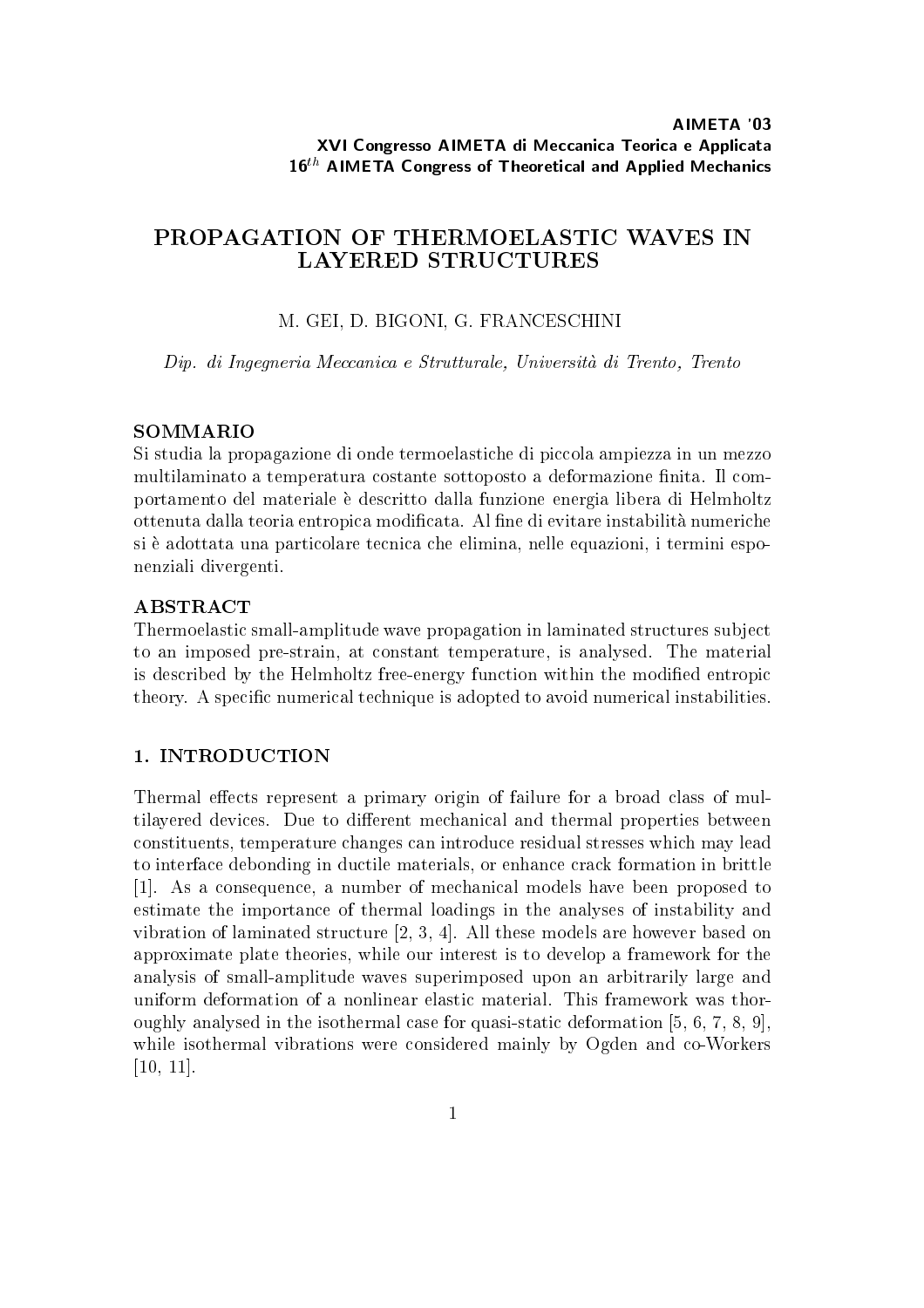Within the framework of modified entropic theory, layered and compressible hyperelastic, nonlinear materials are considered in this article, deformed an arbitrary amount with deformations having principal Eulerian axes aligned parallel and orthogonal to the layers. Temperature is assumed uniform in this configuration and equal in all layers. Thermoelastic, plane strain, and small-amplitude waves are analysed from this state, in a fully coupled formulation.

### 2. GOVERNING EQUATIONS

An elastic (compressible) structure made up of different layers is considered, subject to uniform (arbitrary large) deformation and temperature. In the reference configuration, the layers are rectangular strips of infinite length in the direction 1 and 3 with material points defined by the coordinates (for the h-th layer)

$$
-\infty < x_i^0 < +\infty \quad (i = 1, 3), \qquad x_2^{0uh} < x_2^0 < x_2^{0lh}, \tag{1}
$$

where  $u$  and  $l$  stand for 'upper' side and 'lower' side respectively. The layers are sub ject to a given temperature - and to uniform stretch in directions 1 and 3, so that the current configuration (see Fig. 1) is defined by

$$
-\infty < x_i < +\infty \quad (i = 1, 3), \qquad x_2^{uh} < x_2 < x_2^{lh}, \tag{2}
$$

where  $x_i = \lambda_i x_i$   $(i = 1, 3)$  and  $x_2 = x_2^{\dots} + \lambda_2 (x_2 - x_2^{\dots})$ , being  $\lambda_i$   $(i = 1, 2, 3)$  the principal stretches. Note that even if  $\lambda_1$ ,  $\lambda_3$  are imposed for the whole structure,  $\lambda_2$  may differ between layers since it depends on the elastic constants of the examined stratum.



Figure 1: The multilayer structure.

To describe the constitutive behaviour of the layer material the Helmholtz free energy  $\psi$ , defined in terms of the deformation gradient  $F_{ij}$  and the absolute temperature -, is introduced, so that the rst Piola-Kirchho stress tensor Sij and the entropy  $\eta$  are given by

$$
S_{ij} = \frac{\partial \psi(F_{kl}, \Theta)}{\partial F_{ij}}, \quad \eta = -\frac{\partial \psi(F_{kl}, \Theta)}{\partial \Theta}.
$$
 (3)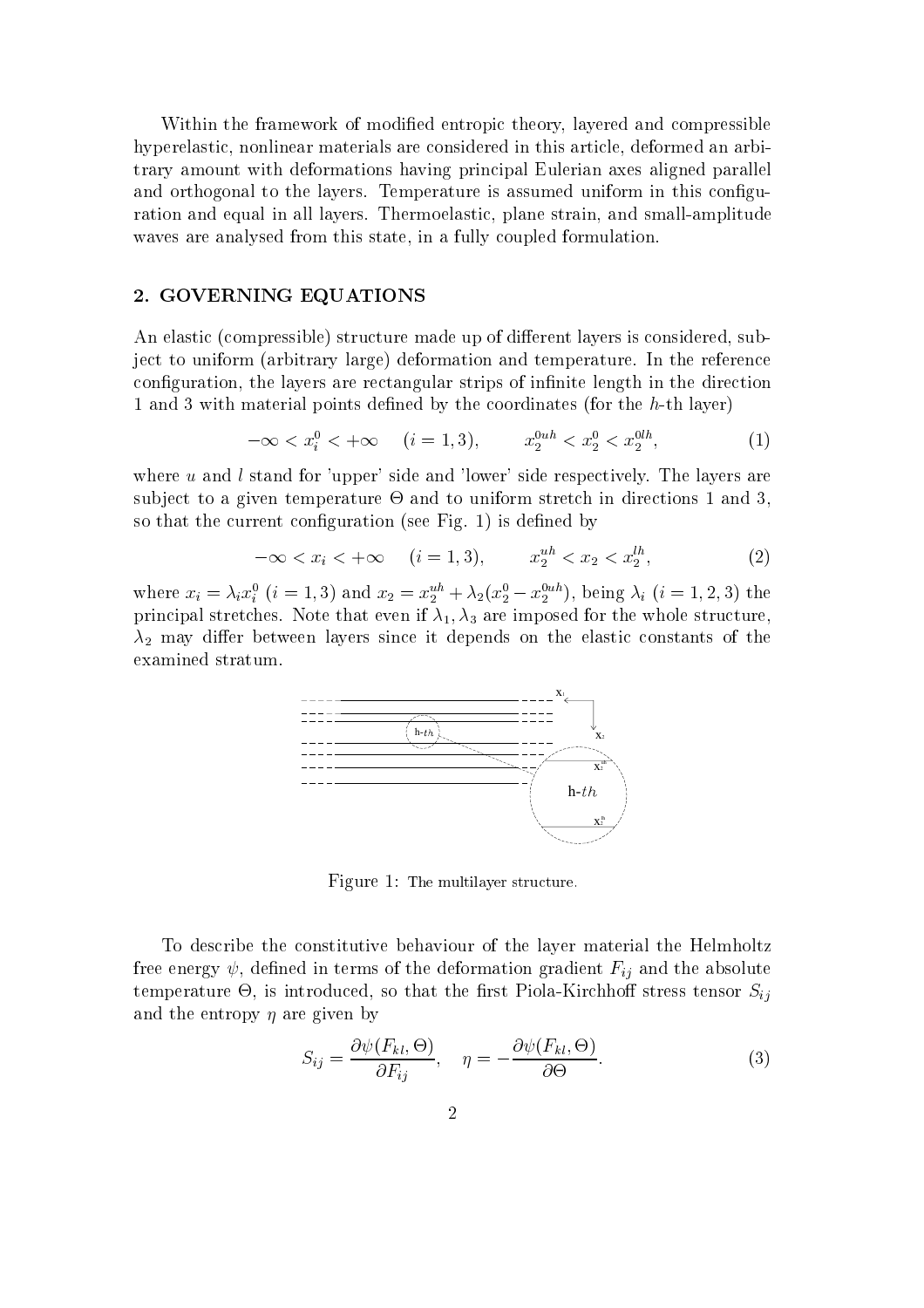As a consequence, the specific internal energy  $e$  follows from the relationship e = + -.

For an isotropic material obeying the modified entropic theory [12] the following neo-Hookean form for  $\psi$  will be adopted:

$$
\psi = \frac{1}{2} \left[ \lambda_0 (J - 1)^2 + \mu_0 (\lambda_1^2 + \lambda_2^2 + \lambda_3^2 - 3 - 2 \ln J) \right] \Theta / \Theta_0
$$
\n
$$
-3\alpha_0 \kappa_0 (J - 1)(\Theta - \Theta_0) + c[\Theta - \Theta_0 - \Theta \ln(\Theta / \Theta_0)],
$$
\n(4)

where  $\lambda_0$ ,  $\mu_0$  and  $\kappa_0 = \lambda_0 + 2\mu_0/3$  are, respectively, the two Lamé constants and the bulk modulus modulus in the natural control atthe reference temperature - the reference temperature -  $\sim 0$  ;  $J = \det \mathbf{F}$ ,  $\alpha_0$  is the thermal expansion coefficient and c is the heat capacity at constant strain, assumed to be independent of the temperature -.

Starting from the current configuration, the propagation of small-amplitude thermo-mechanical disturbances in the plane 1-2 is analysed. With  $u_i$   $(i = 1, 2)$ and = - denoting the incremental displacement and temperature elds, respectively, the governing equations are:

i) the incremental equations of motion in the absence of body forces

$$
\Sigma_{ij,j} = \rho \ddot{u}_i,\tag{5}
$$

where  $\Sigma_{ij}$  is the incremental first Piola-Kirchhoff stress updated to the current configuration, and  $\rho$  is the mass density. A superposed dot means material time derivative;

ii) the local conservation of energy in the absence of heat sources

$$
\bar{c}\,\dot{\theta} = -q_{k,k} + \Theta M_{ij}(\dot{u}_{i,j} + \dot{u}_{j,i})/2,\tag{6}
$$

where  $\bar{c} = c/J$ ,  $M_{ij}$  is the stress-temperature tensor,  $q_i$  is the heat flux, which can be expressed in terms of  $\theta$  through the Fourier law

$$
q_i = -K\theta_{,i},
$$

where  $K$  is the thermal conductivity;

iii) the mechanical boundary conditions under incremental plane strain constraint in the transverse direction ( $u_3 = 0$ ,  $\Sigma_{13} = \Sigma_{31} = \Sigma_{23} = \Sigma_{32} = 0$ )

 $\bullet$  at a boundary subject to dead load:

$$
\Sigma_{22} = 0, \quad \Sigma_{12} = 0; \tag{7}
$$

 $\bullet$  at an interface between two layers denoted by  $+$  and  $-$  :

$$
\Sigma_{22}^+ = \Sigma_{22}^- , \quad \Sigma_{12}^+ = \Sigma_{12}^- , \quad u_i^+ = u_i^- ; \tag{8}
$$

iv) the thermal boundary conditions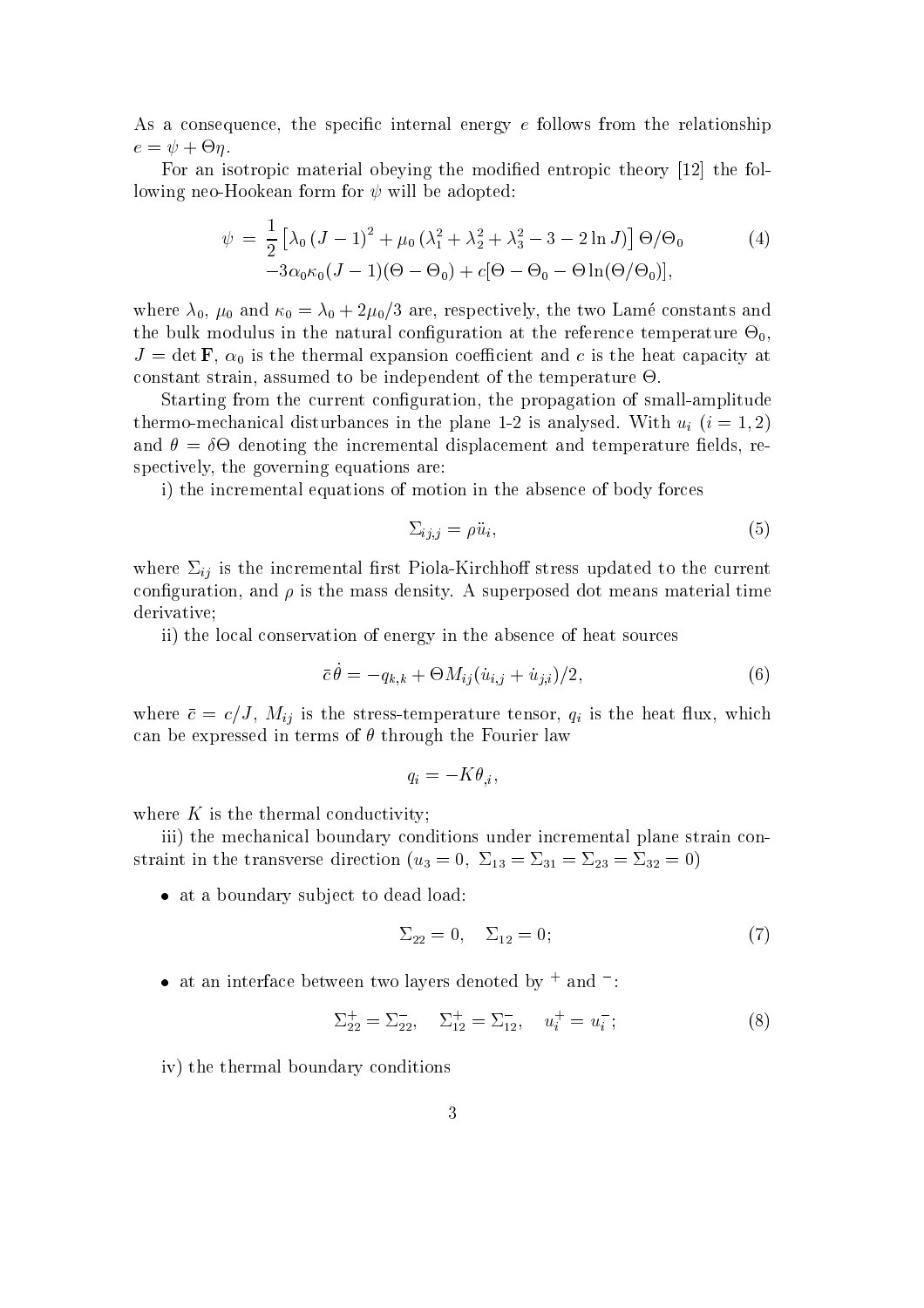at any external boundary:

either adiabatic 
$$
\frac{\partial \theta}{\partial x_2} = 0
$$
, or prescribed temperature  $\theta = \bar{\theta}$ ; (9)

 $\bullet$  at an interface between two layers denoted by  $^+$  and  $^-$ :

$$
\theta^+ = \theta^-, \quad K^+ \frac{\partial \theta^+}{\partial x_2} = K^- \frac{\partial \theta^-}{\partial x_2}.
$$
 (10)

The thermoelastic constitutive equations relating the incremental displacement and temperature fields to the incremental stress may be written as

$$
\Sigma_{ij} = C_{ijkl}^{\Theta} u_{k,l} + M_{ij}\theta,\tag{11}
$$

where  $\cup_{i\dot{i}kl}$  is the isothermal elastic tensor.

For an isotropic material the non-null components of  $C_{ijkl}^-$  are [15]

$$
JC_{iijj}^{\Theta} = \lambda_i \lambda_j \psi_{,ij},
$$
  
\n
$$
JC_{ijij}^{\Theta} = \lambda_j^2 \frac{\lambda_j \psi_{,j} - \lambda_i \psi_{,i}}{\lambda_j^2 - \lambda_i^2}, \quad i \neq j, \ \lambda_i \neq \lambda_j,
$$
  
\n
$$
JC_{ijji}^{\Theta} = JC_{ijij}^{\Theta} - \lambda_j \psi_{,j}, \qquad i \neq j,
$$
  
\n(12)

so that for the free energy (4) and a plane-strain condition ( $\lambda_3 = 1$ ) the in-plane, non-vanishing components are

$$
C_1 = C_{1111}^{\Theta} = \mu_0 \frac{\Theta}{\Theta_0} \frac{1 + \lambda_1^2}{J} + \lambda_0 \frac{\Theta}{\Theta_0} J,
$$
\n(13)

$$
C_2 = C_{2222}^{\Theta} = \mu_0 \frac{\Theta}{\Theta_0} \frac{1 + \lambda_2^2}{J} + \lambda_0 \frac{\Theta}{\Theta_0} J,
$$
\n(14)

$$
C_3 = C_{1122}^{\Theta} = C_{2211}^{\Theta} = \lambda_0 \frac{\Theta}{\Theta_0} (2J - 1) - 3\alpha_0 \kappa_0 (\Theta - \Theta_0), \qquad (15)
$$

$$
C_4 = C_{1221}^{\Theta} = C_{2112}^{\Theta} = \mu_0 \frac{\Theta}{\Theta_0} \frac{1}{J} - \lambda_0 \frac{\Theta}{\Theta_0} (J - 1) + 3\alpha_0 \kappa_0 (\Theta - \Theta_0), \quad (16)
$$

$$
C_5 = C_{1212}^{\Theta} = \mu_0 \frac{\Theta}{\Theta_0} \frac{\lambda_2^2}{J}, \qquad C_6 = C_{2121}^{\Theta} = \mu_0 \frac{\Theta}{\Theta_0} \frac{\lambda_1^2}{J}.
$$
 (17)

The stress-temperature tensor  $M_{ij}$  is given by

$$
M_{ij} = \frac{\partial T_{ij}(F_{kl}, \Theta)}{\partial \Theta},\tag{18}
$$

where  $T_{ij}$  is the Cauchy stress tensor. In the Eulerian reference system,  $T_{ij}$  is diagonal with principal components  $T_i = J^{-1} \lambda_i \psi_{i,j}$ , so that  $M_{ij}$  has also a diagonal form with components

$$
M_i = \frac{\partial T_i}{\partial \Theta} = J^{-1} \lambda_i \frac{\partial^2 \psi}{\partial \lambda_i \partial \Theta},\tag{19}
$$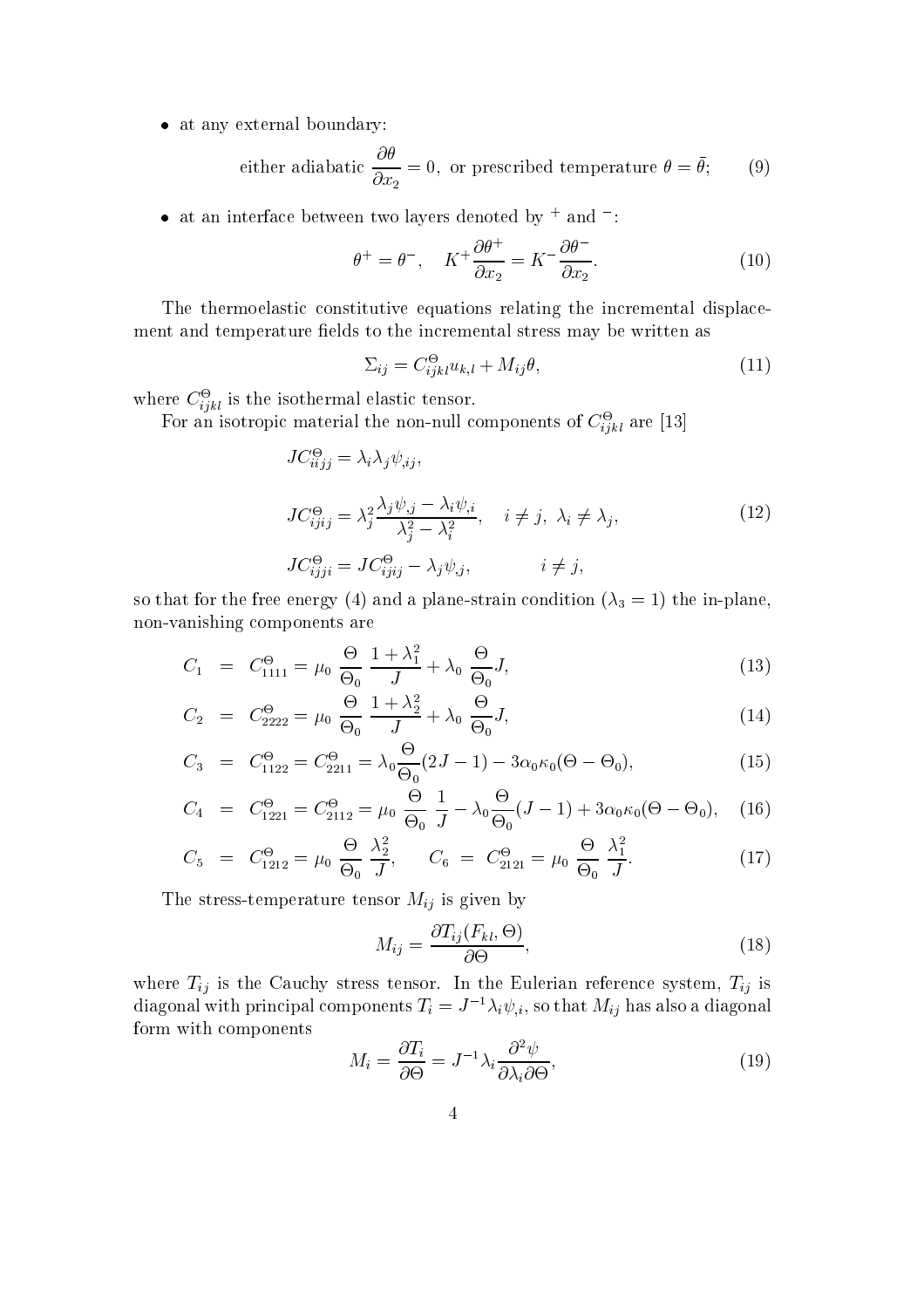namely

$$
M_1 = \mu_0 \frac{\lambda_1^2 - 1}{J} \frac{1}{\Theta_0} + \lambda_0 (J - 1) \frac{1}{\Theta_0} - 3\alpha_0 \kappa_0, \tag{20}
$$

$$
M_2 = \mu_0 \frac{\lambda_2^2 - 1}{J} \frac{1}{\Theta_0} + \lambda_0 (J - 1) \frac{1}{\Theta_0} - 3\alpha_0 \kappa_0. \tag{21}
$$

It should be noted that in the case when the pre-strain is null,  $\lambda_1 = \lambda_2$  $\lambda_3 = 1$ , the constitutive equation (11) reduces to

$$
\delta T_{ij} = (\tilde{\lambda} u_{k,k} - 3\alpha_0 \kappa_0 \,\delta\Theta) \delta_{ij} + \tilde{\mu}(u_{i,j} + u_{j,i}),\tag{22}
$$

where  $\delta T_{ij}$  denotes increment in the Cauchy stress and

$$
\tilde{\lambda} = \lambda_0 \frac{\Theta}{\Theta_0} - 3\alpha_0 \kappa_0 (\Theta - \Theta_0), \quad \tilde{\mu} = \mu_0 \frac{\Theta}{\Theta_0} + \frac{3}{2} \alpha_0 \kappa_0 (\Theta - \Theta_0). \tag{23}
$$

The moduli  $\wedge$  and  $\mu$  are independent of the incremental quantities, so that the form  $(22)$  of the constitutive law represents the well-known equations of infinitesimal thermoelasticity [14].

## 3. THERMOELASTIC WAVE PROPAGATION

In [15] it is shown that, for the generic layer, the displacement and temperature fields associated with a sinusoidal small-amplitude thermoelastic travelling wave propagating along direction 1 are characterized by the following expressions

$$
\{u_1, u_2, \theta\} = \sum_{j=1}^3 \left[ \{1, f(s_j), g(s_j)\} A_j e^{s_j k x_2} + \{1, -f(s_j), g(s_j)\} A_{j+3} e^{-s_j k x_2} \right] e^{ik(x_1 - vt)},
$$
\n(24)

where  $k$  and  $v$  are, respectively, the wavenumber and the speed of propagation of the wave, both complex numbers, but in such a way that the frequency,  $kv$ , be real.  $A_i$  (j = 1, ..., 6) are unknown constants, whereas the six complex roots  $s_1 = -s_4$ ,  $s_2 = -s_5$ , and  $s_3 = -s_6$  are the solutions of the characteristic equation

$$
\{\bar{C}_5s^2 - (1 + \bar{M}_1^2 \Xi) + \rho v^2 / C_1\} \{(\bar{C}_2 + \bar{M}_2^2 \Xi)s^2 - \bar{C}_6 + \rho v^2 / C_1\} \n+ \{(\bar{C}_3 + \bar{C}_4) + \bar{M}_1 \bar{M}_2 \Xi\}^2 s^2 \n+ i(1 - s^2)QC_1/(\rho v^2) \{(\bar{C}_5s^2 - 1 + \rho v^2 / C_1)(\bar{C}_2s^2 - \bar{C}_6 + \rho v^2 / C_1) + (\bar{C}_3 + \bar{C}_4)^2 s^2\},
$$
\nobtained from (5), where  $\bar{C}_j = C_j / C_1$ ,  $\bar{M}_j = M_j / \bar{c}$ ,  $\Xi = \Theta \bar{c}/C_1$  and  $Q =$ \n
$$
kv K \rho / (C_1 \bar{c}).
$$
\n(25)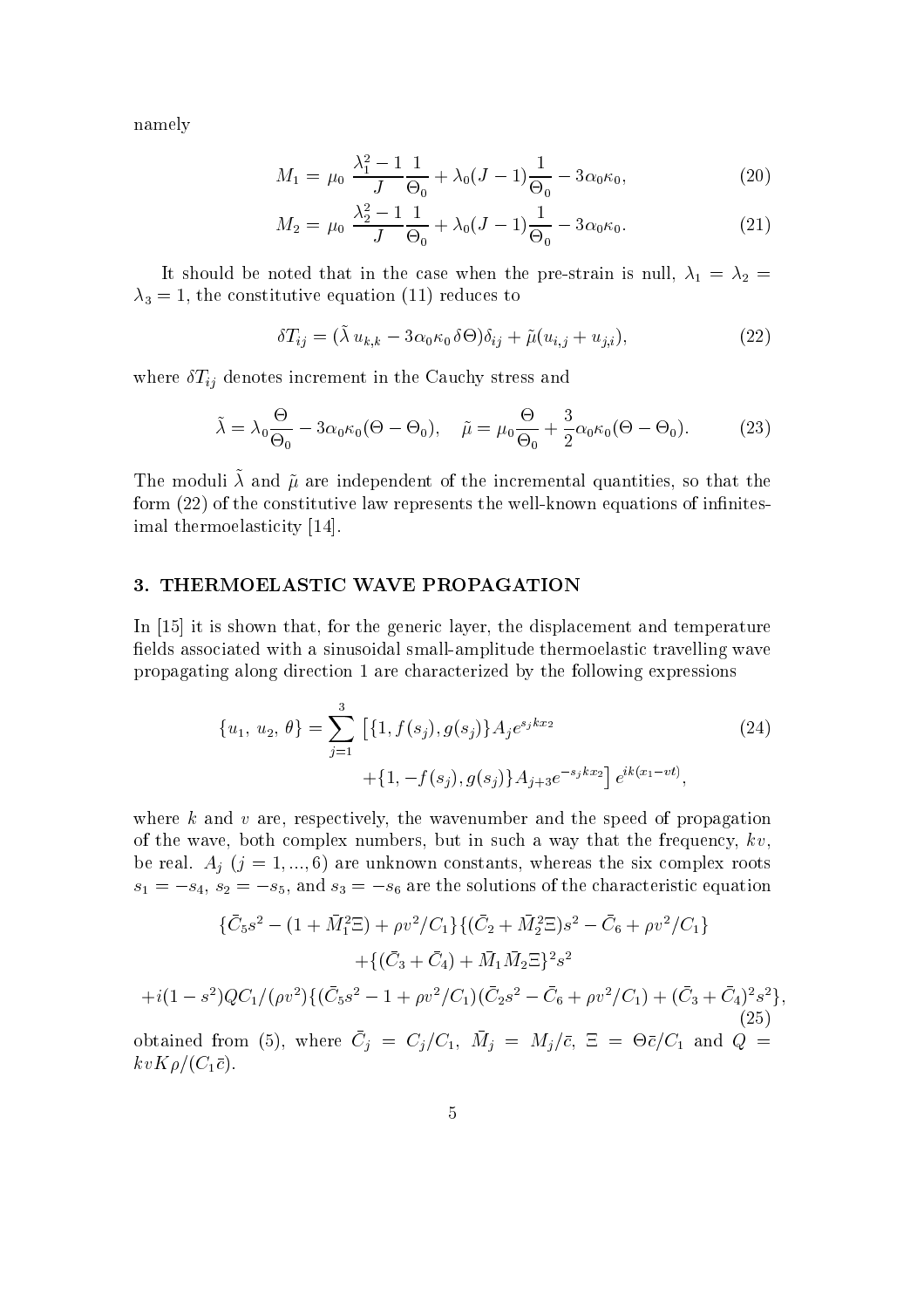The functions  $f(s_i)$  and  $g(s_i)$  are

$$
f(s_j) = -s_j \frac{i\bar{M}_2(\bar{C}_5 s_j^2 + \rho v^2 / C_1 - 1) + i\bar{M}_1(\bar{C}_3 + \bar{C}_4)}{\bar{M}_1(\bar{C}_2 s_j^2 + \rho v^2 / C_1 - \bar{C}_6) - \bar{M}_2 s_j^2(\bar{C}_3 + \bar{C}_4)},
$$
(26)

and

$$
g(s_j) = iQ \frac{C_1^2}{\rho v K} \frac{(\bar{C}_3 + \bar{C}_4)^2 s_j^2 + (\bar{C}_5 s_j^2 + \rho v^2 / C_1 - 1)(\bar{C}_2 s_j^2 + \rho v^2 / C_1 - \bar{C}_6)}{\bar{M}_1(\bar{C}_2 s_j^2 + \rho v^2 / C_1 - \bar{C}_6) - \bar{M}_2 s_j^2 (\bar{C}_3 + \bar{C}_4)}.
$$
\n(27)

The constants  $A_j$   $(j = 1, ..., 6)$ , the coefficients  $s_j$   $(j = 1, ..., 6)$  and the functions  $f(s_i)$ ,  $g(s_i)$  are, in general, different from layer to layer.

Through (24) and (11) the boundary conditions (7)-(10) must be imposed, and an eigenvalue problem for the complex propagation velocity  $v$  is obtained, which can be solved numerically. In order to sketch the adopted numerical procedure, a matrix notation is employed. For the h-th layer

$$
[u_1 \quad u_2 \quad \theta \quad \Sigma_{22} \quad \Sigma_{12} \quad \partial \theta / \partial x_2]^T = \mathbf{Y}(x_2) \mathbf{A} e^{ik(x_1 - vt)}, \tag{28}
$$

where  $A = [A_1 \ A_2 \ A_3 \ A_4 \ A_5 \ A_6]^T$  is the vector of the arbitrary constants defined in (24), and the matrix  $Y(x_2)$  can be factorized in  $Y(x_2) = HE(x_2)$ , where

$$
\mathsf{H} = \left[\begin{array}{ccccc} 1 & 1 & 1 & 1 & 1 & 1 \\ f(s_1) & f(s_2) & f(s_3) & -f(s_1) & -f(s_2) & -f(s_3) \\ g(s_1) & g(s_2) & g(s_3) & g(s_1) & g(s_2) & g(s_3) \\ C_3ik + C_2ks_1f(s_1) + M_2g(s_1) & \dots & \dots & H_{41} & H_{42} & H_{43} \\ C_4ikf(s_1) + C_5ks_1 & \dots & \dots & -H_{51} & -H_{52} & -H_{53} \\ ks_1g(s_1) & \dots & \dots & \dots & -H_{61} & -H_{62} & -H_{63} \end{array}\right]
$$

and  $E(x_2) = diag(e^{s_1kx_2}, e^{s_2kx_2}, e^{s_3kx_2}, e^{-s_1kx_2}, e^{-s_2kx_2}, e^{-s_3kx_2})$ . Now, the three terms of  $E(x_2)$  which have positive real part of the exponent may trigger numerical instability due to the exponential function. To avoid this problem we further decompose  $E(x_2)$  in  $E(x_2) = E^*(x_2)A^*$  [16], where

$$
\mathsf{E}^*(x_2) = \text{diag} \quad (e^{s_1 k (x_2 - x_2^{lh})}, e^{s_2 k (x_2 - x_2^{lh})}, e^{s_3 k (x_2 - x_2^{lh})}, \quad (30)
$$
\n
$$
e^{-s_1 k (x_2 - x_2^{uh})}, e^{-s_2 k (x_2 - x_2^{uh})}, e^{-s_3 k (x_2 - x_2^{uh})}),
$$

 $\sqrt{2}$ 

and  $A^* = diag(e^{s_1kx_2}, e^{s_2kx_2}, e^{s_3kx_2}, e^{-s_1kx_2}, e^{-s_2kx_2}, e^{-s_3kx_2}, e^{-s_3kx_2})$  is a matrix of constants. The real parts of the exponents in (30) are always less or equal zero when the boundary conditions are imposed. The expression (28) can be written as

$$
\begin{bmatrix} u_1 & u_2 & \theta & \Sigma_{22} & \Sigma_{12} & \partial \theta / \partial x_2 \end{bmatrix}^T = \mathsf{Y}^*(x_2) \mathsf{A}^* \mathsf{A} e^{ik(x_1 - vt)},\tag{31}
$$

where vector  $A^*A$  collects a new set of constants and the matrix  $Y^*(x_2) = HE^*(x_2)$ has no longer the shortcoming associated with positive exponents in  $E^*$  which are responsible of bad conditioning of the problem.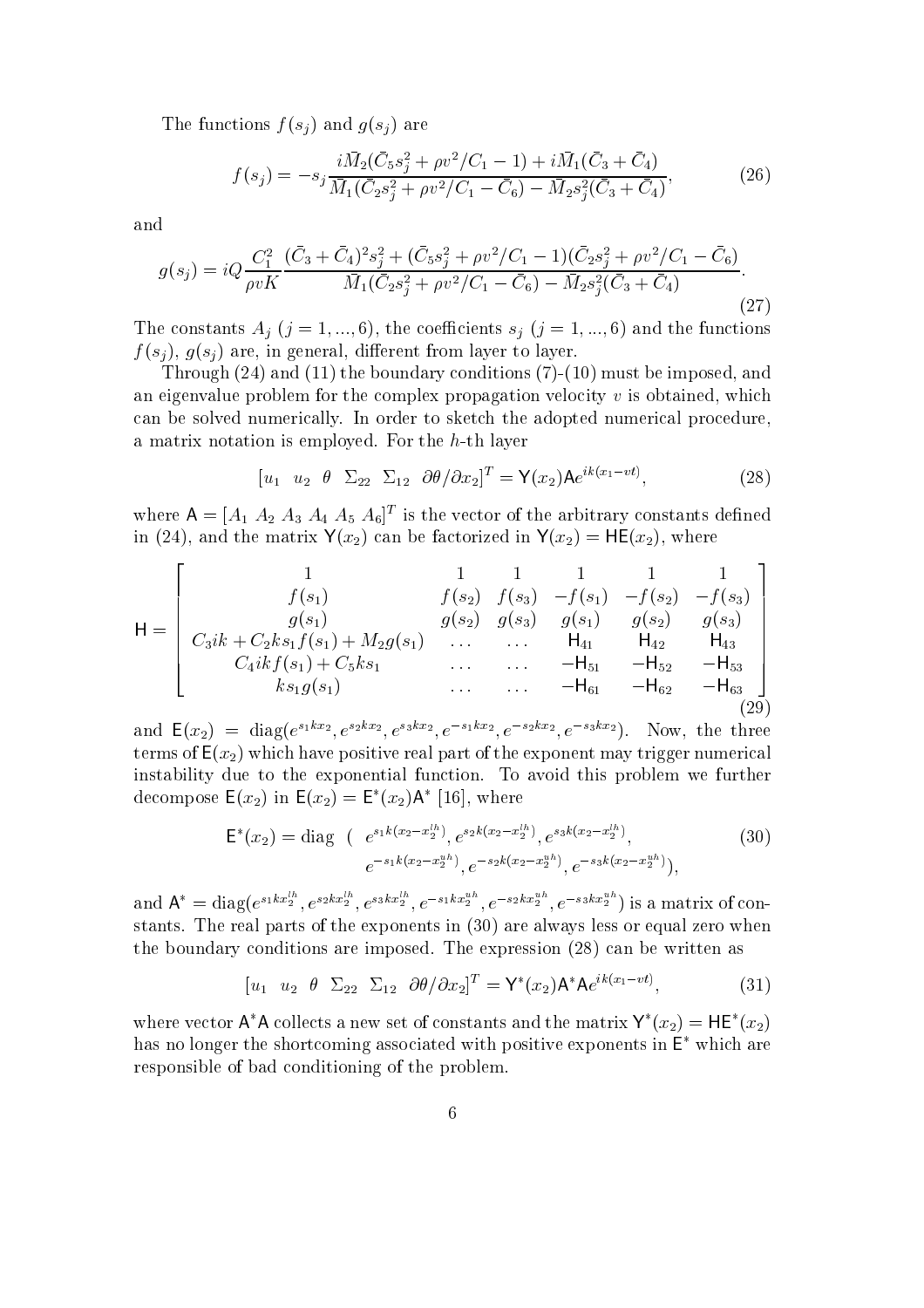As an example, solving the eigenvalue problem for a two-layer structure (see Fig. 2) means to impose vanishing determinant of the following 12 x 12 matrix:

$$
\begin{bmatrix}\nY_{4-6,j}^{*1}(0) & 0 \\
-\frac{\mathsf{Y}^{*1}(h_1)}{\mathsf{Y}^{*1}(h_1)} & -\frac{\mathsf{Y}^{*2}(h_2)}{-\mathsf{Y}^{*2}(h_2)} \\
-\frac{\mathsf{Y}^{*1}(h_1)}{\mathsf{Y}^{*2}_{4-6,j}(h_1+h_2)}\n\end{bmatrix}, \quad (j = 1, ..., 6).
$$
\n(32)



Figure 2: Two-layer structure.

#### 4. RESULTS

Results relative to a two-layer structure are shown. Uniaxial tensile and compressive stress states have been analysed for simplicity, in globally adiabatic conditions, eqn. (9)<sub>1</sub>. In particular, a longitudinal stretch  $\lambda_1$  and a constant temperature - have been interesting the whole structure. The structure interesting in the stretch interesting in the transversal direction  $\lambda_2$  has been calculated by imposing the vanishing of the transversal stress,  $T_2 = J^{-1}\lambda_2\psi_{,2} = 0$ , thus obtaining a relationship determining 2 as <sup>a</sup> function of 1 and -. We have xed the following values of parameters,  $\alpha_0 = 10$  K,  $\Theta_0 = 293 \text{ K}$ ,  $c = 1.8 \cdot 10^{\circ} \text{ N} / (\text{m}^2 \text{ K})$ ,  $K = 0.2 \text{ W} / \text{m}$  K, and we have employed the Poisson ratio  $\nu_0$  defined in the unstressed configuration and at-definition is related to the elastic constants  $\mathbf{0}$  and  $\mathbf{0}$  and  $\mathbf{0}$ relationships  $\nu_0 = \lambda_0/[2(\lambda_0 + \mu_0)], \lambda_0 = 2 \nu_0 \mu_0/(1 - 2 \nu_0).$ 

In the examples we explore the condition of assigned wavenumber  $k$ , which is consequently taken to be real. Obviously, the frequency  $\omega = kv$  turns out to be complex. This is related to the well-known fact that waves in thermoelastic materials are always dispersive, even in the cases of propagation of body and Rayleigh disturbances [17].

Two layers of equal current thickness h, labelled with superscripts  $-$  and +, are considered. The layers differ only for the elastic stiffness  $\mu_0$ , while all other parameters have been kept uniform, included the Poisson ratio,  $\nu_0 = 0.49$ , the thermal expansion coefficient, the conductivity and the heat capacity. In all figures, the phase velocity  $\text{Re}(v)$  is multiplied by  $\sqrt{\rho/\mu_0^-}$  and plotted versus the nondimensional wave number  $kh/2$ . Fig. 3 pertains to a compressive uniaxial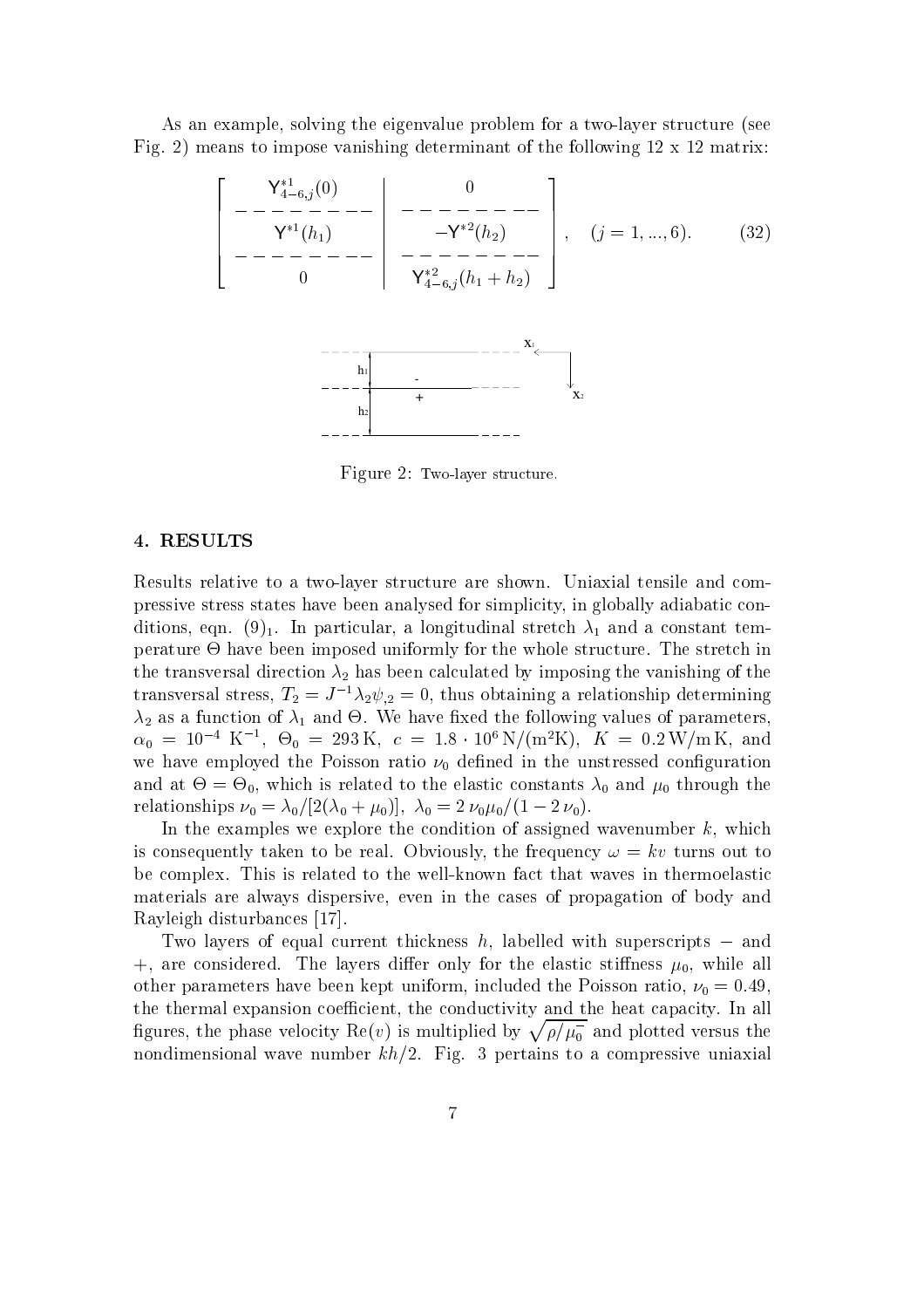

Figure 3: Dispersion diagrams for a two-layer structure, with  $\lambda_1 = 0.8$ , corresponding to a compressive pre-stress. The thickness of both layers is equal to  $\hbar$ 



Figure 4: Dispersion diagrams for a two-layer structure, with  $\lambda_1 = 1$ , so that the pre-stress depends only on temperature. The thickness of both layers is equal to h.

pre-stress (for all investigated values of temperature), with a longitudinal stretch  $\lambda_1 = 0.8$ , whereas the pre-stress is tensile in Fig. 5, with  $\lambda_1 = 1.3$ .

The pre-strain is null in Fig. 4,  $\lambda_1 = 1$ , so that the pre-stress only depends on temperature. Three different values of ratios between elastic moduli of the two layers,  $\mu_0^+/\mu_0^- = \{1, 5, 10\}$ , are considered in parts (a) for  $\Theta = 393$  K, whereas  $\mu_0^+/\mu_0^- = 10$  in parts (b), where temperature is varied,  $\Theta = \{193, 293, 393\}$  K. Obviously, when the ratio between stiffnesses equals unity,  $\mu_0^+/\mu_0^-=1$ , the two layers behave as a single layer of thickness 2h (dashed curve).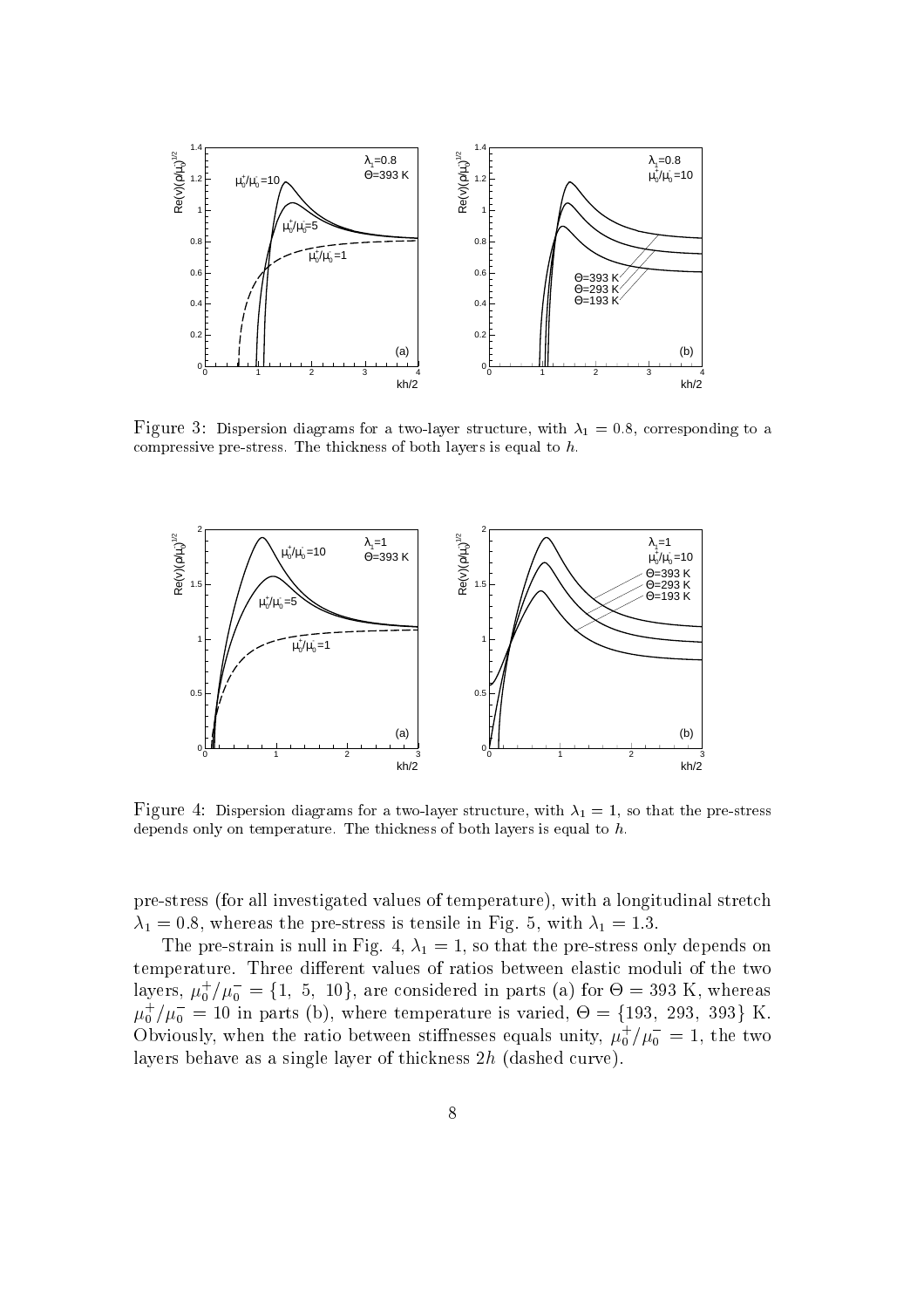

Figure 5: Dispersion diagrams for a two-layer structure, with  $\lambda_1 = 1.3$ , corresponding to a tensile pre-stress. The thickness of both layers is equal to  $\mu$ .

Points in the graphs corresponding to a null velocity represent bifurcation conditions in a beam-like buckling mode. It is clear for  $\lambda_1 = 1$ , i.e. from Fig. 4(b), that an increase in temperature, which induces a compressive pre-stress, promotes bifurcation, whereas the occurrence of buckling may be eliminated by a decrease in temperature. This behaviour is also obviously in
uenced by the value of current stretch, which strongly modies the state of pre-stress.

It appears clearly that temperature has a quantitative effect on the graphs, but not qualitative, whereas changing the stiness ratio of the structure yields a strong, qualitative effect. An interesting feature of the results is that when the stiffness ratio increases, the curves evidence a peak so that propagation velocities initially increase at increasing wavenumber, but then a maximum is reached and speeds become decreasing functions of wavenumber.

Acknowledgements. Support from the University of Trento, Trento, Italy, is gratefully acknowledged.

# References

- [1] Hsueh, C.-H. and Ferber, M.K.: Apparent coefficient of thermal expansion and residual stresses in multilayer capacitors. Composites Part A: Applied Science and Manufacturing 33, 1115-1121 (2002).
- [2] Icardi, U.: Free vibration of composite beams featuring interlaminar bonding imperfections and exposed to thermomechanical loading. Composite Structures 46, 229-243 (1999).